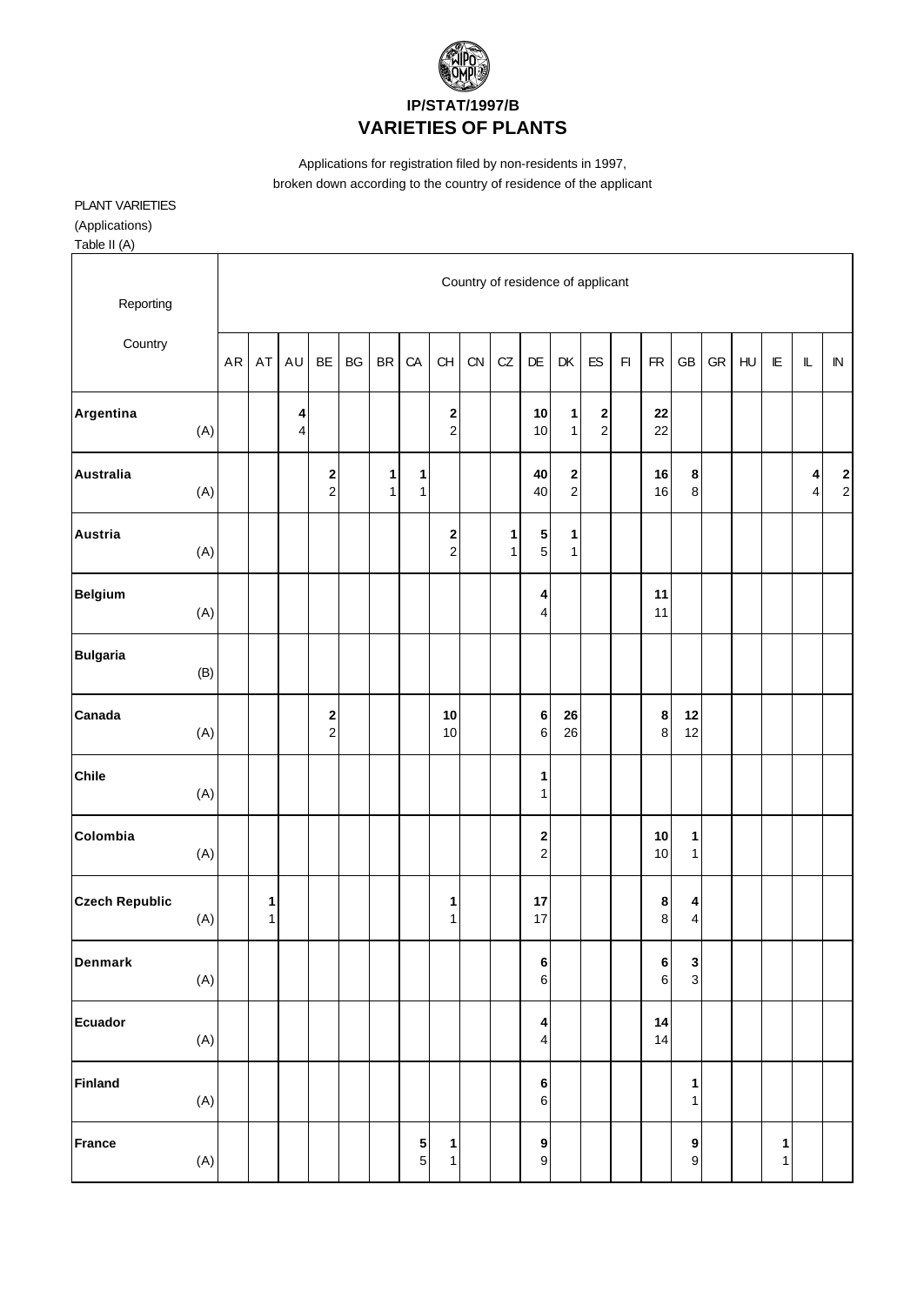

# **IP/STAT/1997/B OBTENTIONS VÉGÉTALES**

Demandes d'enregistrement déposées par des non-résidents en 1997,

OBTENTIONS VÉGÉTALES

(Demandes)

répartis selon le pays de résidence du déposant

| Tableau II (A)                 |                               |                                       |                   |                                       |           |                   |                     |           |           |    |                     |                               |           |                               |    |    |                        |    |                            |                                                |
|--------------------------------|-------------------------------|---------------------------------------|-------------------|---------------------------------------|-----------|-------------------|---------------------|-----------|-----------|----|---------------------|-------------------------------|-----------|-------------------------------|----|----|------------------------|----|----------------------------|------------------------------------------------|
| Pays                           | Pays de résidence du déposant |                                       |                   |                                       |           |                   |                     |           |           |    |                     |                               |           |                               |    |    |                        |    |                            |                                                |
|                                | <b>TOTAL</b>                  | $\overline{O}$ thers<br>Autres        | ZA                | <b>US</b>                             | <b>TR</b> | SK                | <b>SE</b>           | <b>RU</b> | <b>RO</b> | PT | PL                  | NZ                            | <b>NO</b> | NL                            | MX | LU | $\mathsf{L}\mathsf{I}$ | KR | JP                         | $\Pi$                                          |
| Argentine<br>128(A)            | 128                           | $\mathbf 2$<br>$\mathbf{2}$           | 1<br>$\mathbf{1}$ | 60<br>60                              |           |                   | 2<br>$\overline{c}$ |           |           |    |                     | 13<br>13                      |           | 6<br>$\,6$                    |    |    |                        |    |                            | $\frac{3}{3}$                                  |
| <b>Australie</b>               | 158<br>158(A)                 |                                       | 1<br>$\mathbf{1}$ | 20<br>20                              |           | 1<br>$\mathbf{1}$ | 1<br>$\mathbf{1}$   |           |           |    |                     | 15<br>15                      |           | 40<br>40                      |    |    |                        |    | $\mathbf 2$<br>$\mathbf 2$ | $\begin{array}{c} \mathbf{2} \\ 2 \end{array}$ |
| <b>Autriche</b><br>10(A)       | 10                            |                                       |                   |                                       |           |                   |                     |           |           |    |                     | $\mathbf{1}$<br>1             |           |                               |    |    |                        |    |                            |                                                |
| <b>Belgique</b><br>28(A)       | 28                            |                                       |                   |                                       |           |                   |                     |           |           |    |                     |                               |           | 13<br>13                      |    |    |                        |    |                            |                                                |
| <b>Bulgarie</b><br>$1($ B)     | 1                             |                                       |                   | 1<br>1                                |           |                   |                     |           |           |    |                     |                               |           |                               |    |    |                        |    |                            |                                                |
| Canada<br>143(A)               | 143                           |                                       |                   | 57<br>57                              |           |                   | 7<br>$\overline{7}$ |           |           |    |                     | $\mathbf 2$<br>$\overline{2}$ |           | 13<br>13                      |    |    |                        |    |                            |                                                |
| Chili<br>7(A)                  | $\mathbf{7}$                  |                                       |                   | 1<br>1                                |           |                   |                     |           |           |    |                     | $\mathbf{1}$<br>1             |           | $\mathbf 2$<br>$\overline{2}$ |    |    |                        |    |                            | $\begin{array}{c} \mathbf{2} \\ 2 \end{array}$ |
| Colombie<br>26(A)              | 26                            |                                       |                   | 4<br>4                                |           |                   |                     |           |           |    |                     |                               |           | 9<br>$\mathsf g$              |    |    |                        |    |                            |                                                |
| République<br>tchèque<br>71(A) | 71                            |                                       |                   |                                       |           | 8<br>8            |                     |           |           |    | 2<br>$\overline{c}$ |                               |           | 30<br>30                      |    |    |                        |    |                            |                                                |
| <b>Danemark</b><br>23(A)       | 23                            |                                       |                   |                                       |           |                   | 5<br>5              |           |           |    |                     |                               |           | $\mathbf 3$<br>$\overline{3}$ |    |    |                        |    |                            |                                                |
| Équateur<br>29(A)              | 29                            | 4<br>$\overline{\mathbf{4}}$          |                   | $\frac{5}{5}$                         |           |                   |                     |           |           |    |                     |                               |           | $\mathbf 2$<br>$\overline{2}$ |    |    |                        |    |                            |                                                |
| <b>Finlande</b><br>9(A)        | 9                             | $\begin{array}{c} 2 \\ 2 \end{array}$ |                   |                                       |           |                   |                     |           |           |    |                     |                               |           |                               |    |    |                        |    |                            |                                                |
| France<br>60(A)                | 60                            |                                       |                   | $\begin{array}{c} 2 \\ 2 \end{array}$ |           | $\frac{3}{3}$     | 1<br>$\mathbf{1}$   |           |           |    |                     |                               |           | 15<br>15                      |    |    |                        |    |                            | 14<br>14                                       |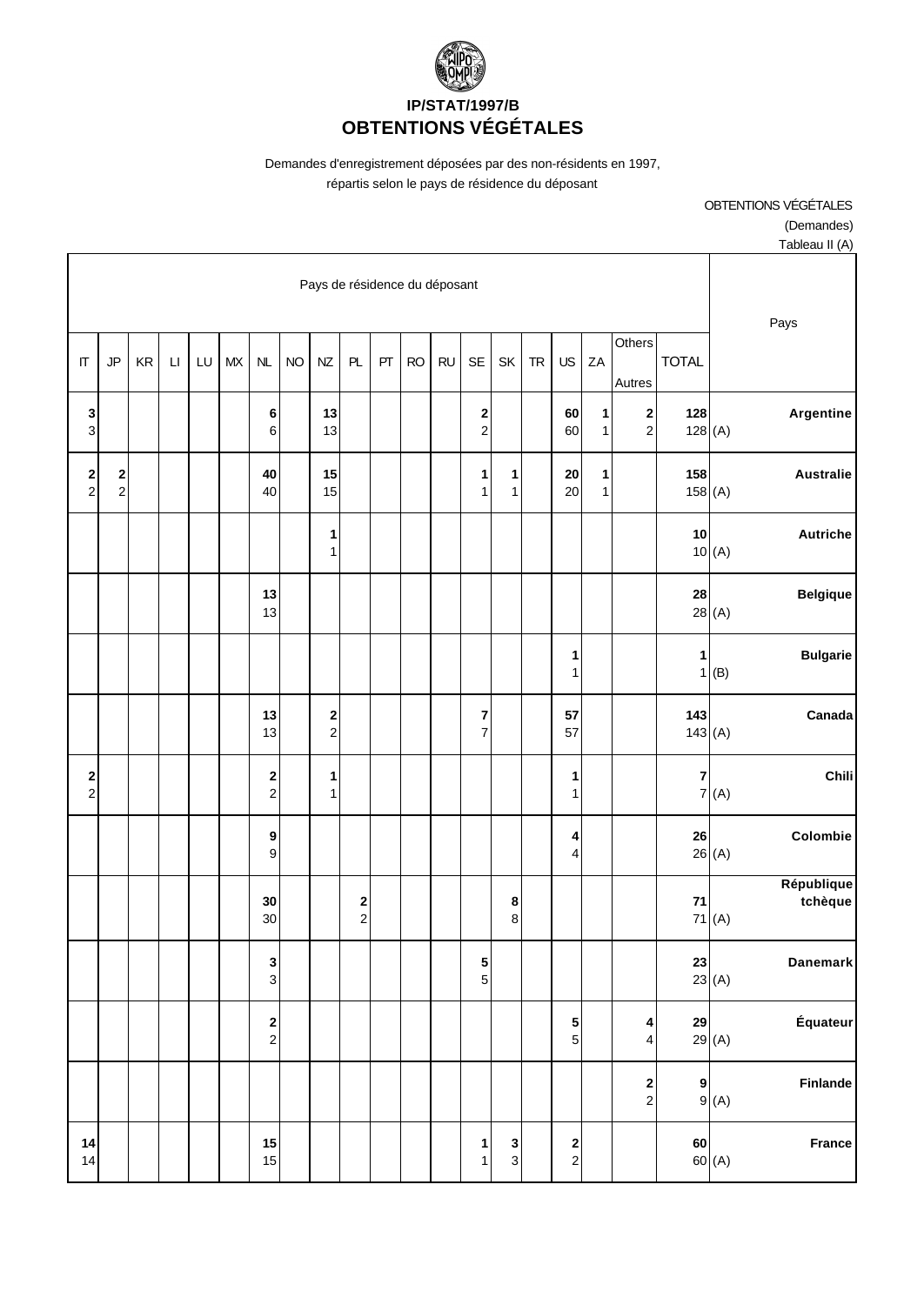

### **IP/STAT/1997/B VARIETIES OF PLANTS**

Applications for registration filed by non-residents in 1997, broken down according to the country of residence of the applicant

#### PLANT VARIETIES (Applications)

Table II (A)

| Reporting                            |                                                    |    |                   |                   |           |           |                   |                                       |    | Country of residence of applicant |                           |                               |          |                                             |                           |                              |            |        |                   |                              |            |
|--------------------------------------|----------------------------------------------------|----|-------------------|-------------------|-----------|-----------|-------------------|---------------------------------------|----|-----------------------------------|---------------------------|-------------------------------|----------|---------------------------------------------|---------------------------|------------------------------|------------|--------|-------------------|------------------------------|------------|
| Country                              | ${\sf AR}$                                         | AT | AU                | BE                | <b>BG</b> | <b>BR</b> | CA                | CH                                    | CN | CZ                                | DE                        | DK                            | ES       | F1                                          | <b>FR</b>                 | <b>GB</b>                    | ${\sf GR}$ | HU     | E                 | $\mathbb L$                  | ${\sf IN}$ |
| Germany<br>(A)                       |                                                    |    | 1<br>$\mathbf{1}$ | 1<br>$\mathbf{1}$ |           |           |                   |                                       |    |                                   |                           |                               |          |                                             | 21<br>21                  | 7<br>$\overline{\mathbf{7}}$ |            | 1<br>1 |                   |                              |            |
| <b>Hungary</b><br>(B)                |                                                    |    |                   |                   |           |           |                   |                                       |    | $\frac{2}{2}$                     | 13<br>13                  |                               |          |                                             | 21<br>21                  | 3<br>3                       |            |        |                   |                              |            |
| Ireland<br>(A)                       |                                                    |    |                   |                   |           |           |                   |                                       |    |                                   |                           |                               |          |                                             | 1<br>$\mathbf{1}$         | 5<br>$\overline{5}$          |            |        |                   |                              |            |
| Israel<br>(A)                        |                                                    |    | 6<br>$\,6$        |                   |           |           |                   |                                       |    |                                   | 44<br>44                  |                               |          |                                             | $10$<br>10                |                              |            |        |                   |                              |            |
| Italy<br>(B)                         |                                                    |    |                   |                   |           |           |                   |                                       |    |                                   |                           |                               | <b>ვ</b> |                                             | $\bf 7$<br>$\overline{7}$ | 2<br>$\mathbf 2$             |            |        |                   |                              |            |
| Japan<br>(A)                         |                                                    |    |                   |                   |           |           |                   | 14<br>14                              |    |                                   | 16<br>16                  | 18<br>18                      |          |                                             |                           | 16<br>16                     |            |        |                   | 38<br>38                     |            |
| <b>Mexico</b><br>(A)                 |                                                    |    |                   |                   |           |           | 1<br>$\mathbf{1}$ |                                       |    |                                   |                           |                               |          |                                             | 30<br>30                  |                              |            |        |                   |                              |            |
| Netherlands<br>(A)                   |                                                    |    |                   | 10<br>10          |           |           | 1<br>1            | $\begin{array}{c} 2 \\ 2 \end{array}$ |    |                                   | 31<br>31                  | $\mathbf 3$<br>$\overline{3}$ | 10<br>10 | $\begin{array}{c} \n2 \\ \n2 \n\end{array}$ | 19<br>19                  | 6<br>6                       |            |        | 1<br>$\mathbf{1}$ | 8<br>$\mathbf{8}$            |            |
| <b>New Zealand</b><br>(A)            |                                                    |    | 21<br>21          |                   |           |           | 3<br>$\mathbf{3}$ |                                       |    |                                   | $\boldsymbol{9}$<br>$9\,$ | $\mathbf{3}$<br>$\mathbf{3}$  |          |                                             | $\mathbf 3$<br>3          | 29<br>29                     |            |        |                   |                              |            |
| Norway<br>(A)                        |                                                    |    |                   |                   |           |           |                   |                                       |    |                                   | 22<br>22                  | 1<br>1                        |          | $\mathbf{1}$<br>$\mathbf{1}$                |                           |                              |            |        |                   |                              |            |
| Paraguay<br>(A)                      | $\overline{\mathbf{4}}$<br>$\overline{\mathbf{4}}$ |    |                   |                   |           |           |                   |                                       |    |                                   |                           |                               |          |                                             |                           |                              |            |        |                   |                              |            |
| Poland<br>(A)                        |                                                    |    |                   | $\frac{3}{3}$     |           |           |                   |                                       |    |                                   | 82<br>82                  | ${\bf 22}$<br>22              |          |                                             | ${\bf 16}$<br>16          | 1<br>$\mathbf{1}$            |            |        |                   | $\mathbf{1}$<br>$\mathbf{1}$ |            |
| Romania<br>$\left(\mathsf{B}\right)$ |                                                    |    |                   |                   |           |           |                   |                                       |    |                                   |                           |                               |          |                                             |                           |                              |            |        |                   |                              |            |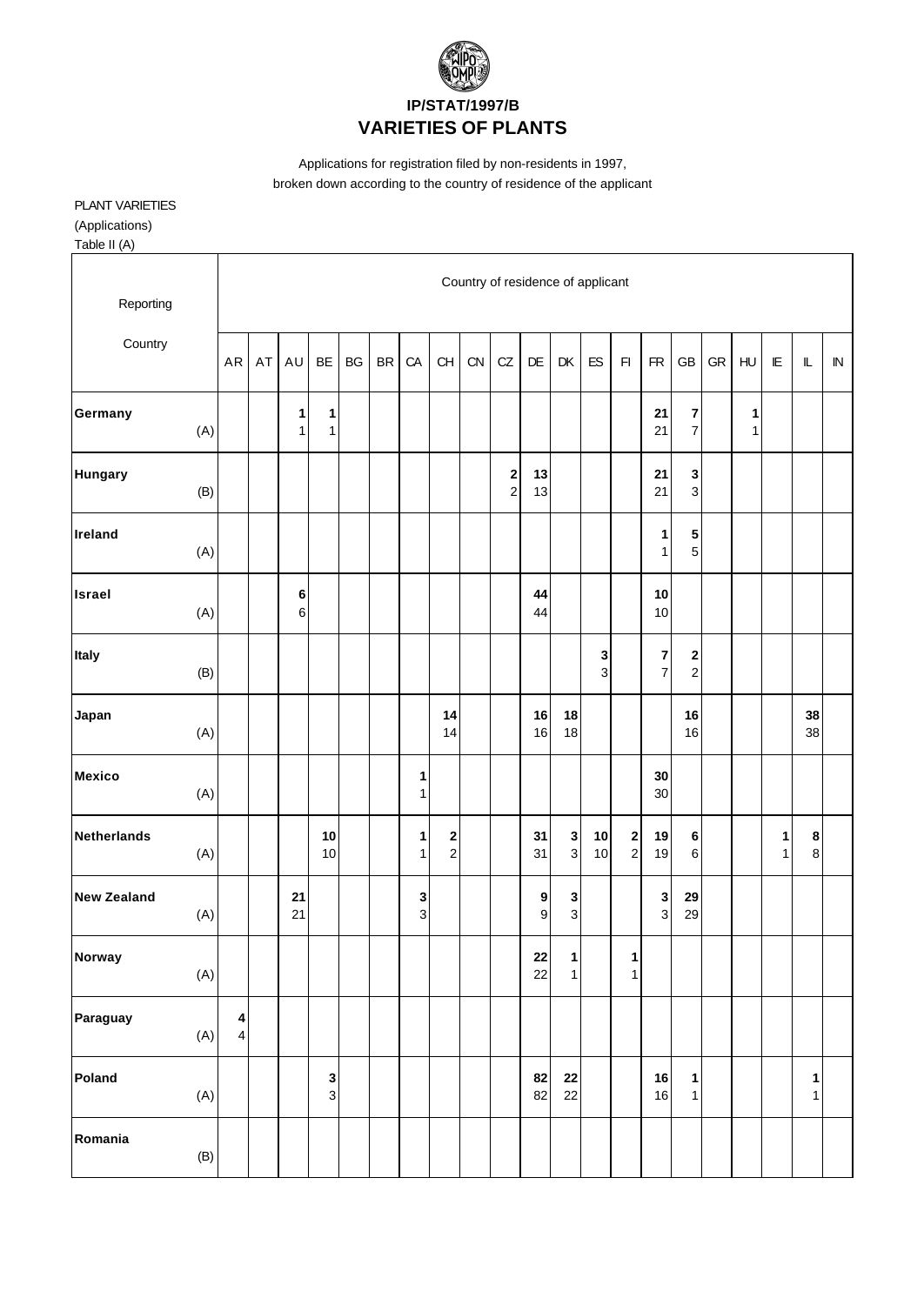

# **IP/STAT/1997/B OBTENTIONS VÉGÉTALES**

Demandes d'enregistrement déposées par des non-résidents en 1997,

OBTENTIONS VÉGÉTALES

répartis selon le pays de résidence du déposant

|                                                |                                                |    |                        |    |    |                                    |           |                   |    |    |           |           |                                       |        |           |                                           |                                           |                  |                  |                     | (Demandes)           |
|------------------------------------------------|------------------------------------------------|----|------------------------|----|----|------------------------------------|-----------|-------------------|----|----|-----------|-----------|---------------------------------------|--------|-----------|-------------------------------------------|-------------------------------------------|------------------|------------------|---------------------|----------------------|
|                                                |                                                |    |                        |    |    |                                    |           |                   |    |    |           |           |                                       |        |           |                                           |                                           |                  |                  |                     | Tableau II (A)       |
|                                                | Pays de résidence du déposant                  |    |                        |    |    |                                    |           |                   |    |    |           |           |                                       |        |           |                                           | Pays                                      |                  |                  |                     |                      |
| $\Pi$                                          | JP                                             | KR | $\mathsf{L}\mathsf{I}$ | LU | MX | NL                                 | <b>NO</b> | NZ                | PL | PT | <b>RO</b> | <b>RU</b> | <b>SE</b>                             | SK     | <b>TR</b> | US                                        | ZA                                        | Others<br>Autres | <b>TOTAL</b>     |                     |                      |
|                                                |                                                |    |                        |    |    | 34<br>34                           |           |                   |    |    |           |           | 2<br>$\overline{c}$                   |        |           | $\overline{\mathbf{c}}$<br>$\overline{2}$ | 1<br>1                                    |                  | ${\bf 70}$       | 70(A)               | Allemagne            |
|                                                |                                                |    |                        |    |    | $\mathbf 3$<br>$\mathbf{3}$        |           |                   |    |    |           |           |                                       |        |           | 27<br>27                                  |                                           | 9<br>9           | 78               | 78 (B)              | Hongrie              |
|                                                |                                                |    |                        |    |    |                                    |           |                   |    |    |           |           |                                       |        |           |                                           |                                           |                  | 6                | 6(A)                | Irlande              |
| $\begin{array}{c} \mathbf{2} \\ 2 \end{array}$ | 6<br>$\,6\,$                                   |    |                        |    |    | 67<br>67                           |           | 1<br>$\mathbf{1}$ |    |    |           |           |                                       |        |           | 3<br>$\overline{3}$                       | $\overline{\mathbf{c}}$<br>$\overline{c}$ |                  | 141<br>141(A)    |                     | Israël               |
|                                                |                                                |    |                        |    |    | $\boldsymbol{2}$<br>$\overline{2}$ |           | 1<br>$\mathbf{1}$ |    |    |           |           |                                       |        |           | 8<br>8                                    |                                           |                  | 23               | $23$ <sup>(B)</sup> | Italie               |
| 14<br>14                                       |                                                |    |                        |    |    | 96<br>96                           |           | 10<br>10          |    |    |           |           |                                       |        |           | 14<br>14                                  |                                           |                  | 236<br>236(A)    |                     | Japon                |
| 6<br>$\,6\,$                                   | 1<br>$\mathbf{1}$                              |    |                        |    |    | $\bf 6$<br>$\,6\,$                 |           |                   |    |    |           |           |                                       |        |           | 51<br>51                                  |                                           | 1<br>1           | 96               | 96(A)               | Mexique              |
| $\frac{3}{3}$                                  | 1<br>$\mathbf 1$                               |    |                        |    |    |                                    |           | 1<br>$\mathbf{1}$ |    |    |           |           |                                       | 1<br>1 |           | 31<br>31                                  |                                           | 8<br>$\bf 8$     | 138<br>138(A)    |                     | Pays-Bas             |
| 1<br>$1\vert$                                  | 3<br>$\mathbf{3}$                              |    |                        |    |    | 27<br>27                           |           |                   |    |    |           |           | 1<br>1                                |        |           | 10<br>10                                  | 1<br>1                                    |                  | 111<br>111 $(A)$ |                     | Nouvelle-<br>Zélande |
|                                                | $\begin{array}{c} \mathbf{2} \\ 2 \end{array}$ |    |                        |    |    | ${\bf 5}$<br>$\overline{5}$        |           |                   |    |    |           |           | $\begin{array}{c} 2 \\ 2 \end{array}$ |        |           | 3<br>$\mathbf{3}$                         |                                           |                  | 36               | 36(A)               | Norvège              |
|                                                |                                                |    |                        |    |    |                                    |           |                   |    |    |           |           |                                       |        |           |                                           |                                           |                  | 4                | 4(A)                | Paraguay             |
| $\begin{array}{c} \n2 \\ \n2 \n\end{array}$    | 14<br>14                                       |    |                        |    |    | 60<br>60                           |           |                   |    |    |           |           | 1<br>1                                |        |           | $\boldsymbol{9}$<br>$\boldsymbol{9}$      |                                           |                  | 211<br>211(A)    |                     | Pologne              |
|                                                |                                                |    |                        |    |    | 4<br>$\overline{\mathbf{4}}$       |           |                   |    |    |           |           |                                       |        |           |                                           |                                           |                  | 4                | 4(B)                | Roumanie             |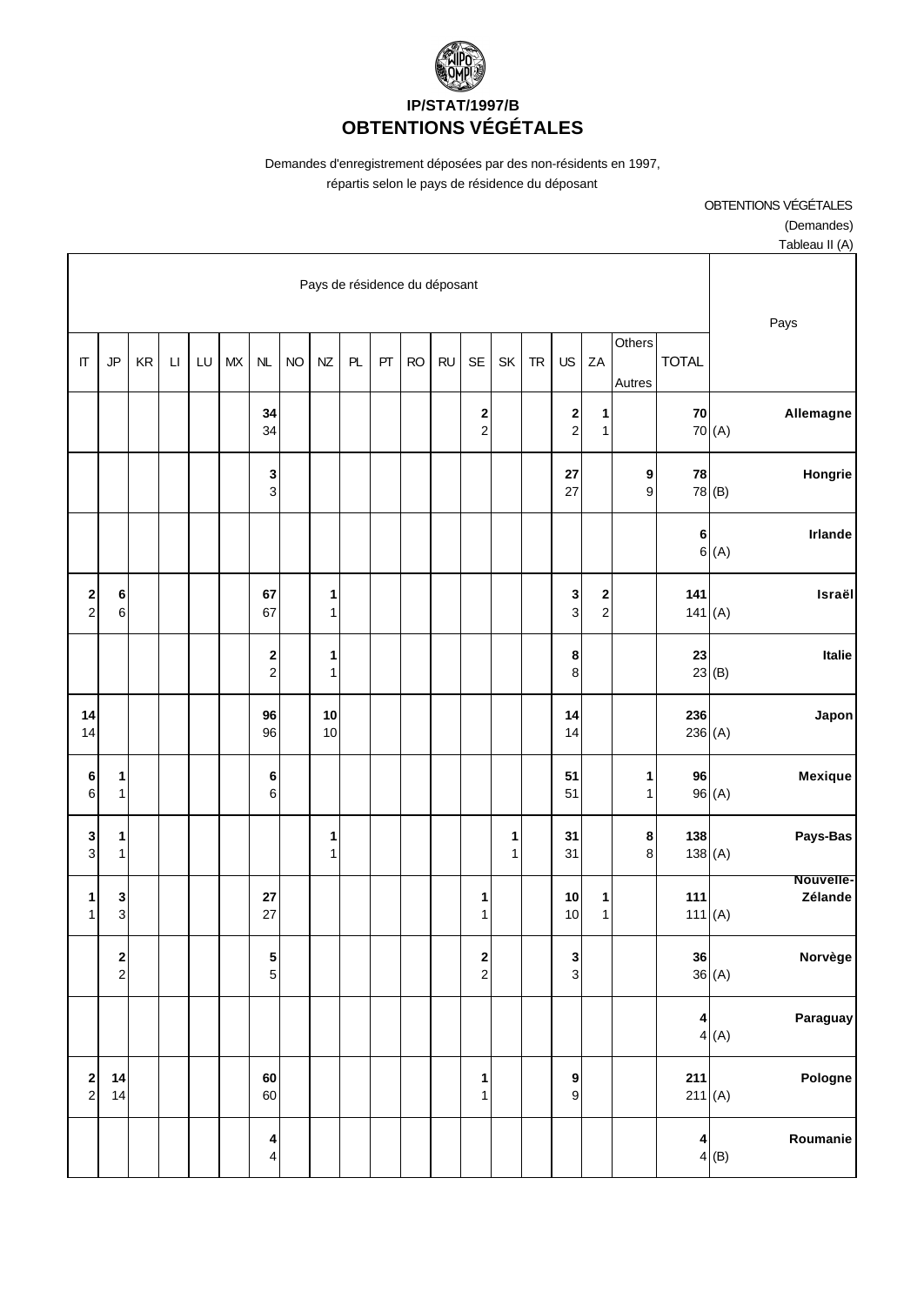

### **IP/STAT/1997/B VARIETIES OF PLANTS**

Applications for registration filed by non-residents in 1997, broken down according to the country of residence of the applicant

# PLANT VARIETIES

(Applications)

Table II (A)

| Reporting                                          |            |                    |                                 |          |                  |    |           |                                |               | Country of residence of applicant |          |                             |          |        |              |                   |                     |            |                                |                                                |                                    |                |
|----------------------------------------------------|------------|--------------------|---------------------------------|----------|------------------|----|-----------|--------------------------------|---------------|-----------------------------------|----------|-----------------------------|----------|--------|--------------|-------------------|---------------------|------------|--------------------------------|------------------------------------------------|------------------------------------|----------------|
| Country                                            |            | AR                 | AT                              | AU       | <b>BE</b>        | BG | <b>BR</b> | CA                             | <b>CH</b>     | CN                                | CZ       | <b>DE</b>                   | DK       | ES     | $\mathsf{F}$ | <b>FR</b>         | <b>GB</b>           | ${\sf GR}$ | H <sub>U</sub>                 | $\mathsf{I}\mathsf{E}$                         | $\mathbb L$                        | ${\sf IN}$     |
| Russian<br>Federation                              | (A)        |                    |                                 |          |                  |    |           |                                |               |                                   | 1<br>1   | 3<br>$\mathsf 3$            |          |        |              | 3<br>$\mathbf{3}$ | 7<br>$\overline{7}$ |            |                                |                                                |                                    |                |
| <b>Slovakia</b>                                    | (A)        |                    | $\boldsymbol{2}$<br>$\mathbf 2$ |          |                  |    |           |                                |               |                                   | 16<br>16 | 16<br>16                    |          |        |              | 9<br>9            | 4<br>4              |            |                                |                                                |                                    |                |
| <b>South Africa</b>                                | (A)        |                    |                                 | 25<br>25 |                  |    |           | 1<br>$\mathbf{1}$              |               |                                   |          | 28<br>28                    |          |        |              | $\bf8$<br>8       | 4<br>4              |            |                                |                                                | 12<br>12                           | 3 <sub>o</sub> |
| Spain                                              | (A)        |                    |                                 |          |                  |    |           |                                | 6<br>6        |                                   |          | 1<br>$\mathbf{1}$           |          |        |              | 25<br>25          |                     |            |                                |                                                |                                    |                |
| <b>Sweden</b>                                      | (A)        |                    |                                 |          |                  |    |           |                                |               |                                   |          | $\mathbf 3$<br>$\mathbf{3}$ | 1<br>1   |        | 1<br>1       |                   |                     |            |                                |                                                |                                    |                |
| <b>Switzerland</b>                                 | (A)        |                    | 1<br>1                          |          |                  |    |           |                                |               |                                   |          | 25<br>25                    |          | 1<br>1 |              | $\bf 6$<br>6      | 3<br>$\mathbf{3}$   |            |                                |                                                |                                    |                |
| <b>Ukraine</b>                                     | (B)        |                    |                                 |          |                  |    |           |                                |               |                                   |          |                             |          |        |              | 6<br>6            |                     |            |                                |                                                |                                    |                |
| <b>United Kingdom</b>                              | (A)        |                    | $\boldsymbol{2}$<br>$\mathbf 2$ |          | 9<br>$\mathsf g$ |    |           | 1<br>$\mathbf{1}$              |               |                                   |          | 31<br>31                    | 11<br>11 |        |              | 28<br>28          |                     |            | $\mathbf{3}$<br>$\overline{3}$ | $\begin{array}{c} \mathbf{2} \\ 2 \end{array}$ |                                    |                |
| <b>United States of</b><br>America                 | (A)<br>(B) | 1<br>$\mathbf{1}$  |                                 | 23<br>23 | 10<br>10         |    |           | 24<br>14<br>10                 |               |                                   |          | 90<br>1<br>89               | 26<br>26 | 1<br>1 |              | 18<br>18          | 34<br>1<br>33       |            |                                |                                                | 10<br>$\overline{\mathbf{c}}$<br>8 | ${\bf 3}$<br>3 |
| <b>Uruguay</b>                                     | (A)        | $\bf 6$<br>$\,6\,$ |                                 |          |                  |    |           |                                |               |                                   |          | 1<br>$\mathbf{1}$           |          |        |              |                   |                     |            |                                |                                                |                                    |                |
| <b>Community</b><br><b>Plant Variety</b><br>Office | (A)        |                    |                                 | 14<br>14 |                  |    |           | $\mathbf{3}$<br>3 <sup>1</sup> | <b>3</b><br>ვ |                                   | 4<br>4   |                             |          |        |              |                   |                     |            |                                |                                                | ${\bf 27}$<br>27                   |                |